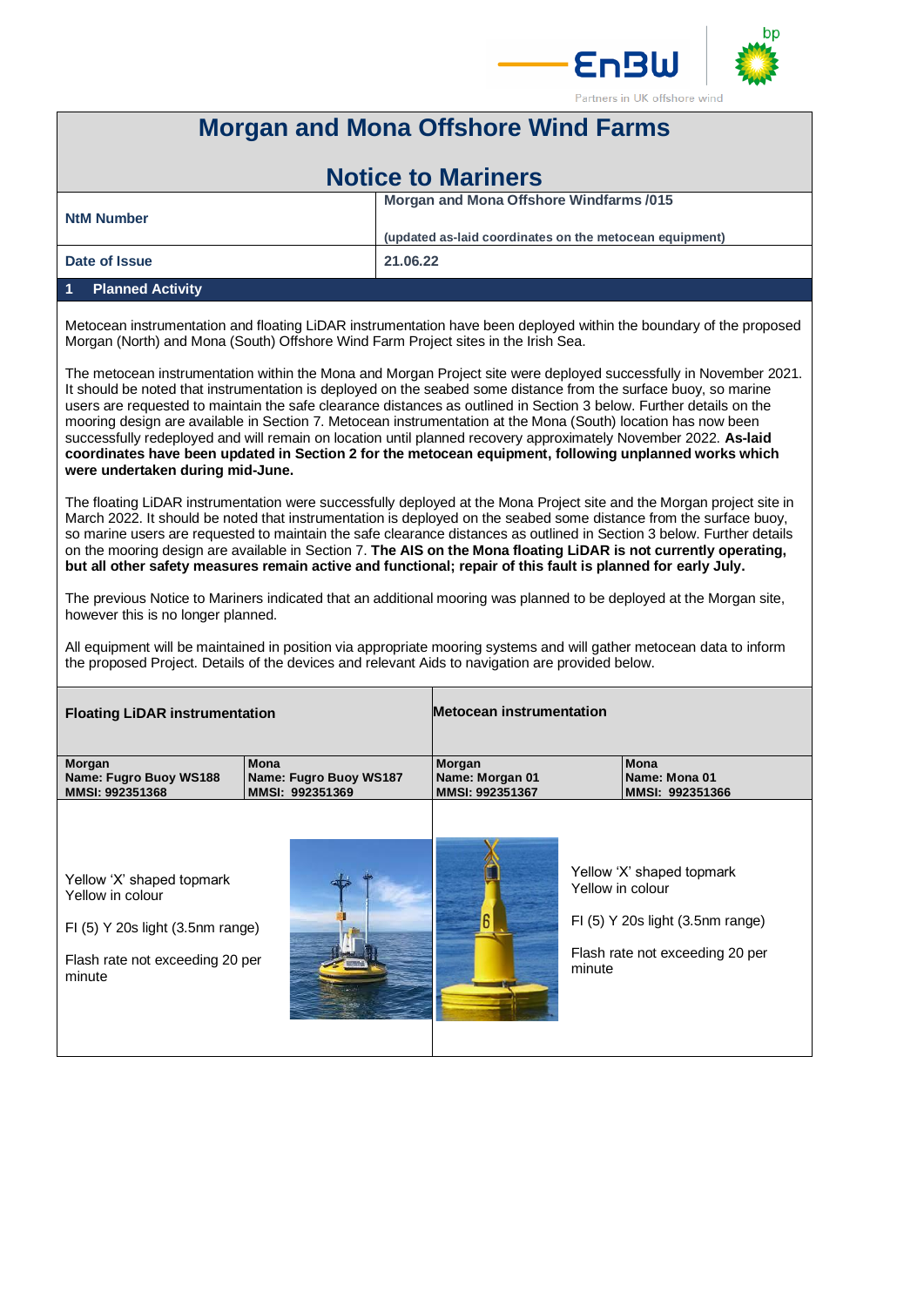



Partners in UK offshore wind

| Geographic co-ordinates and chart of survey area<br>$\overline{2}$<br>All positions quoted in WGS84: latitude /longitude (in degrees decimal minutes) |                                                                           |                                                                                                      |  |                                 |                                                                                                                                                                                                                                              |  |  |  |
|-------------------------------------------------------------------------------------------------------------------------------------------------------|---------------------------------------------------------------------------|------------------------------------------------------------------------------------------------------|--|---------------------------------|----------------------------------------------------------------------------------------------------------------------------------------------------------------------------------------------------------------------------------------------|--|--|--|
| Area                                                                                                                                                  |                                                                           | <b>Floating LiDAR anchor</b>                                                                         |  | <b>Metocean instrumentation</b> | Metocean marker buoy anchor                                                                                                                                                                                                                  |  |  |  |
| Morgan<br>(North)                                                                                                                                     |                                                                           | 53° 59.5211' N<br>3° 59.4018' W                                                                      |  | 53° 59. 747' N<br>3° 59, 657' W | 53° 59.764' N<br>3° 59.648' W                                                                                                                                                                                                                |  |  |  |
| Mona<br>(South)                                                                                                                                       |                                                                           | 53° 40.0799' N<br>3° 53.444' W                                                                       |  | 53° 40.236' N<br>3° 53.833' W   | 53° 40.223' N<br>3° 53.855' W                                                                                                                                                                                                                |  |  |  |
| $\overline{\mathbf{3}}$                                                                                                                               | Safe clearances, navigation safety features and safety notes for mariners |                                                                                                      |  |                                 |                                                                                                                                                                                                                                              |  |  |  |
|                                                                                                                                                       |                                                                           |                                                                                                      |  |                                 | All vessels are requested to maintain a safe distance (500m) from the maintenance vessels (Forth Jouster) at all times.<br>All vessels are requested to maintain a safe distance (400m) from the deployed monitoring equipment at all times. |  |  |  |
| 4                                                                                                                                                     | <b>Outline programme of works</b>                                         |                                                                                                      |  |                                 |                                                                                                                                                                                                                                              |  |  |  |
|                                                                                                                                                       |                                                                           | Deployment (both Mona and Morgan Project sites)                                                      |  |                                 |                                                                                                                                                                                                                                              |  |  |  |
| <b>Floating LiDAR instrumentation</b>                                                                                                                 |                                                                           | <b>Metocean instrumentation</b>                                                                      |  |                                 |                                                                                                                                                                                                                                              |  |  |  |
| <b>Estimated Deployment Date: Complete</b>                                                                                                            |                                                                           | <b>Estimated Deployment Date Morgan: Complete</b><br><b>Estimated Deployment Date Mona: Complete</b> |  |                                 |                                                                                                                                                                                                                                              |  |  |  |
| <b>Operation (both Mona and Morgan Project sites)</b>                                                                                                 |                                                                           |                                                                                                      |  |                                 |                                                                                                                                                                                                                                              |  |  |  |
| <b>Floating LiDAR instrumentation</b>                                                                                                                 |                                                                           | <b>Metocean instrumentation</b>                                                                      |  |                                 |                                                                                                                                                                                                                                              |  |  |  |
| Start: March 2022                                                                                                                                     |                                                                           |                                                                                                      |  | Start: November 2021            |                                                                                                                                                                                                                                              |  |  |  |
| End: Q1 2024                                                                                                                                          |                                                                           | End: October/ November 2022                                                                          |  |                                 |                                                                                                                                                                                                                                              |  |  |  |
| Maintenance schedule (both Mona and Morgan Project sites)                                                                                             |                                                                           |                                                                                                      |  |                                 |                                                                                                                                                                                                                                              |  |  |  |
| <b>Floating LiDAR instrumentation</b>                                                                                                                 |                                                                           | <b>Metocean instrumentation</b>                                                                      |  |                                 |                                                                                                                                                                                                                                              |  |  |  |
| June 2022 (unscheduled work at Mona location)<br>October 2022 (scheduled service visit)                                                               |                                                                           | August 2022 (scheduled service visit)                                                                |  |                                 |                                                                                                                                                                                                                                              |  |  |  |
| <b>Vessel details</b><br>5                                                                                                                            |                                                                           |                                                                                                      |  |                                 |                                                                                                                                                                                                                                              |  |  |  |
| <b>Vessel Name:</b>                                                                                                                                   |                                                                           | <b>Forth Jouster</b>                                                                                 |  |                                 |                                                                                                                                                                                                                                              |  |  |  |
| <b>Vessel Type / LOA(m):</b><br><b>VHF Call Sign:</b>                                                                                                 |                                                                           | Multi-role survey vessel / 26.00 m                                                                   |  |                                 |                                                                                                                                                                                                                                              |  |  |  |
| <b>MMSI:</b>                                                                                                                                          |                                                                           | 2BME4<br>235067372                                                                                   |  |                                 |                                                                                                                                                                                                                                              |  |  |  |
| <b>Vessel Operator</b><br><b>Telephone:</b>                                                                                                           |                                                                           | 01592 872939                                                                                         |  |                                 |                                                                                                                                                                                                                                              |  |  |  |
|                                                                                                                                                       |                                                                           |                                                                                                      |  | <b>Colta Life A</b><br>五本       | <b>FORTH JOUSTER</b>                                                                                                                                                                                                                         |  |  |  |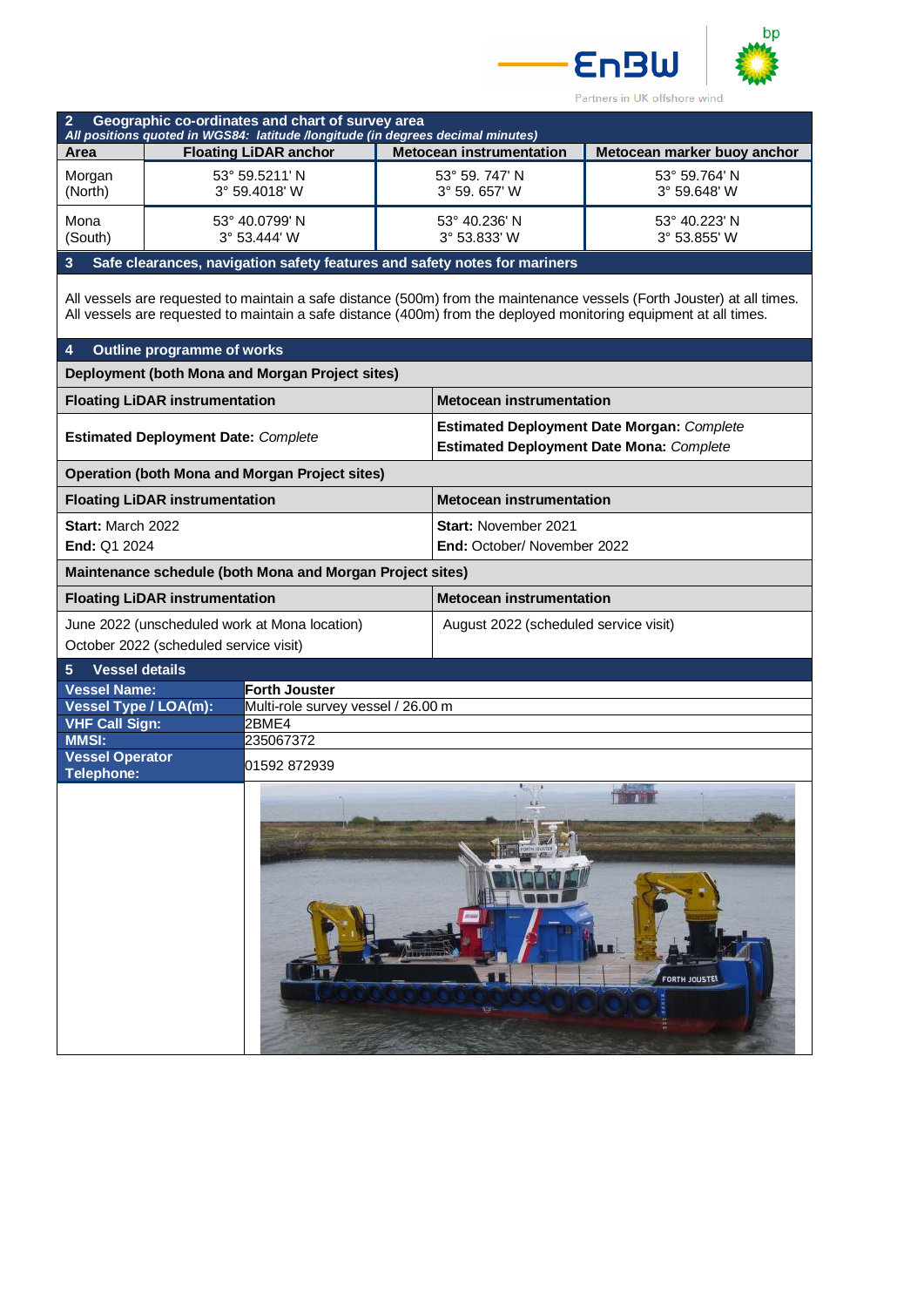



**6 Project Contact Details Fishing Industry Representative: Company Fisheries Liaison Officers: Tom Watson (NFFO) Beth Owens (MarineSpace) Email: Yellow1-2CFLO@marinespace.co.uk Email: tomwatsonfleetwood@btinternet.com Telephone: +44 783 355 7808 Telephone: +44 790 317 3624 Jonny Lewis (MarineSpace) Email: Yellow1-2CFLO@marinespace.co.uk Telephone: +44 781 764 4284 7 Equipment set up Metocean instrumentation:** $\frac{1}{2}$ DB240 MARKER BUOY  $2.5<sub>m</sub>$  $-1.85m -$ 2m 30 x 120mm chain (2). Approximate swing radius of marker buoy around ballast weight is 60m<br>Seabed frame is located up to 130m from the ballast weight  $\overline{\top}$  $\overline{\mathbf{u}}$ J. 8m 30 x 120mm chain 28m 19mm chair 4m 19mm<br>L/L chain 32m 22mm chain SEABED 2000KG FRAME **BALLAST** 130m 16mm combi rope<br>groundline  $1m$  s/s L/L chain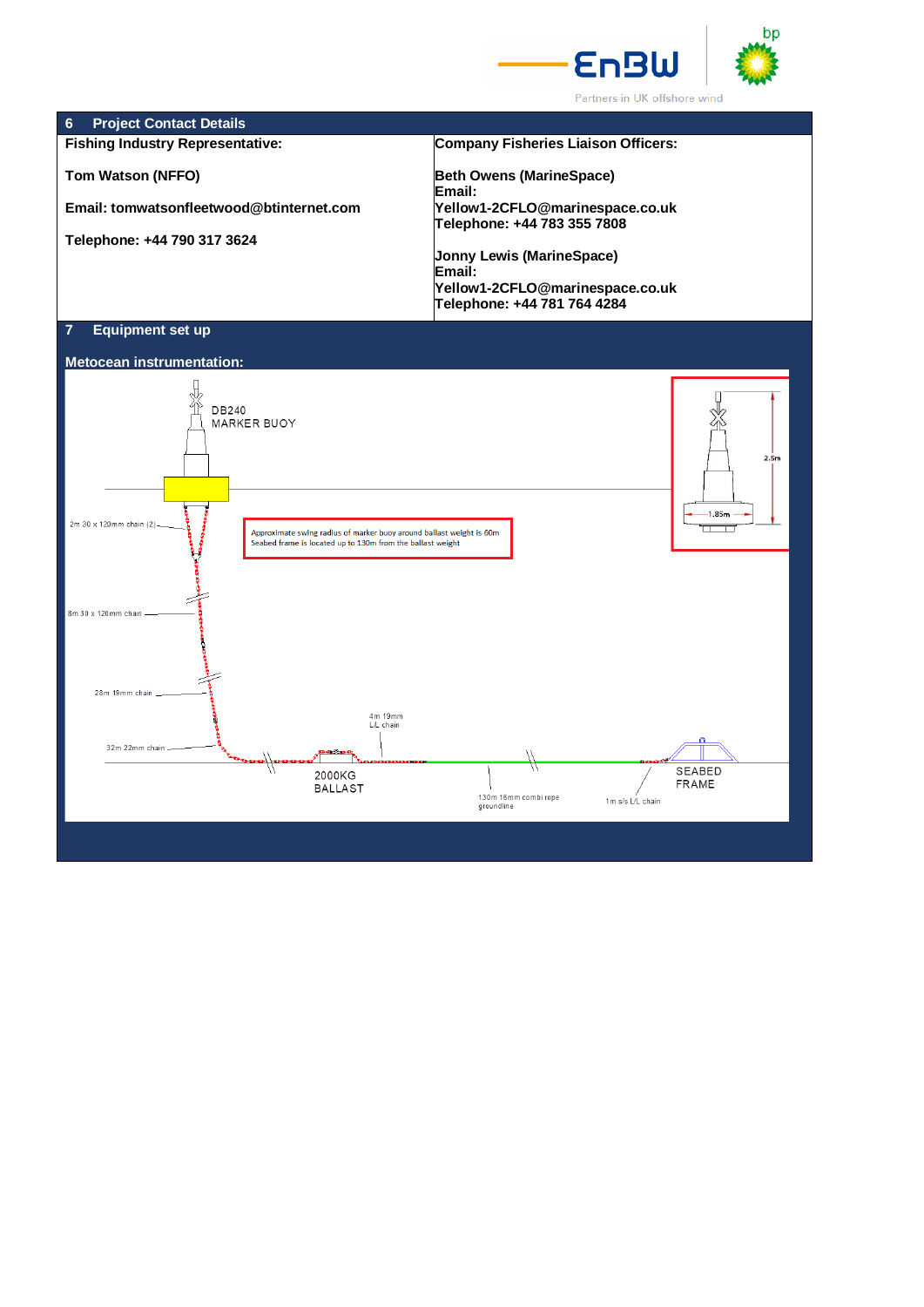